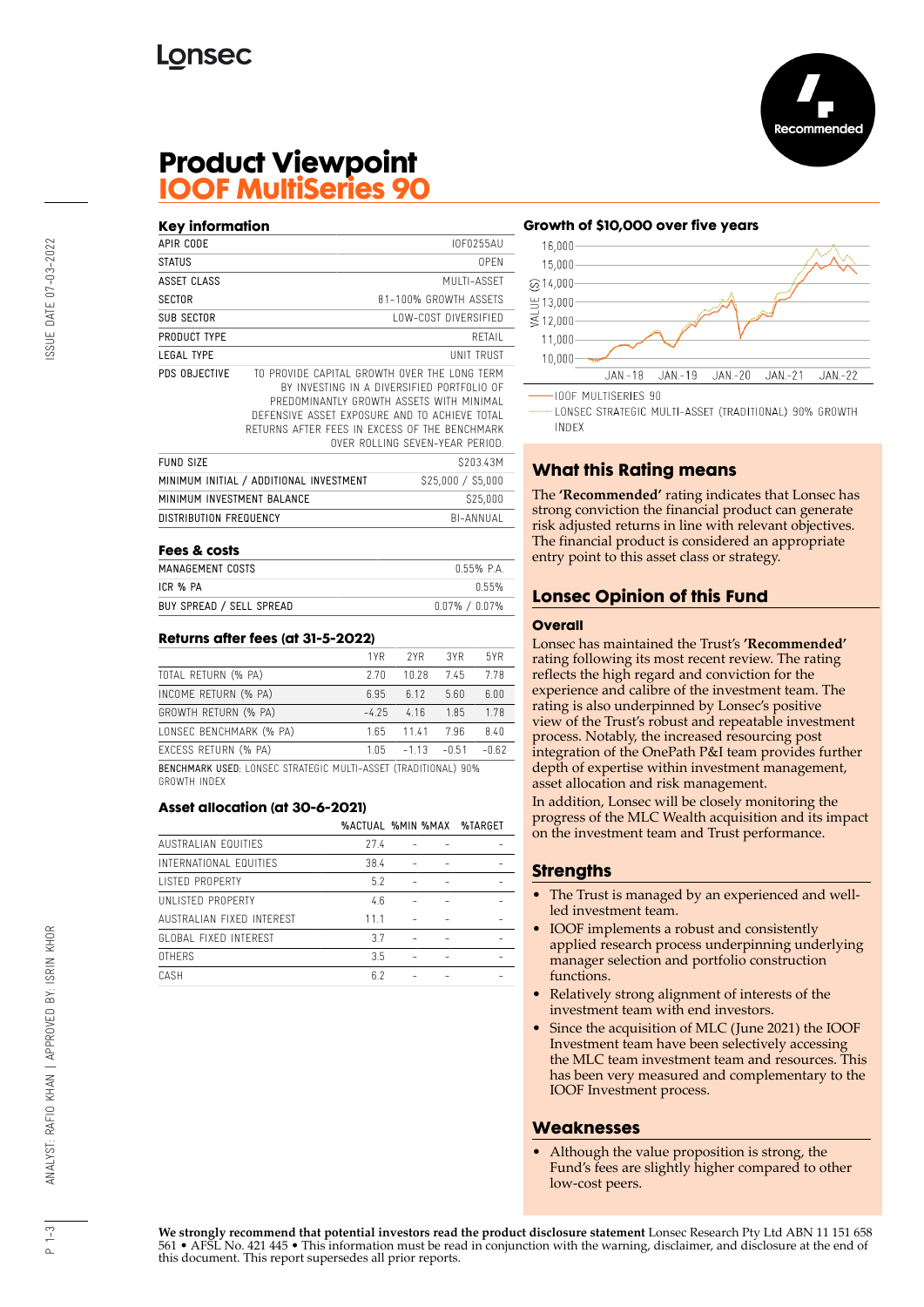# **Lonsec**

# **IOOF MultiSeries 90**

# **Product Risk Characteristics**

|                                     | <b>LOW</b> | <b>MODERATE</b> | <b>HIGH</b> |
|-------------------------------------|------------|-----------------|-------------|
| <b>BUSINESS SUSTAINABILITY RISK</b> |            |                 |             |
| CAPITAL VOLATILITY                  |            |                 |             |
| FORFIGN CURRENCY EXPOSURE           |            |                 |             |
| <b>I FVFRAGF RISK</b>               |            |                 |             |
| SECURITY CONCENTRATION RISK         |            |                 |             |
| SECURITY LIQUIDITY RISK             |            |                 |             |
| <b>REDEMPTION RISK</b>              |            |                 |             |

Risk categories are based on Lonsec's qualitative opinion of the risks inherent in the financial product's asset class and the risks relative to other financial products in the relevant Lonsec sector universe.

# **ESG BIOmetric**



# **What is this Fund?**

The IOOF MultiSeries 90 ('the Trust') is a 90%/10% growth / defensive Multi-Manager Fund that has exposure to a broad range of asset classes (including equities, fixed interest, property and alternatives) and employs specialist investment managers to implement active, enhanced passive and passive strategies.

# **Using this Fund**

Lonsec notes that the Manager has produced a Target Market Determination (TMD) which forms part of the Responsible Entity's Design and Distribution Obligations for the Fund. Lonsec has collected the TMD that has been provided by the Manager and notes that this should be referred to for further details on the Target Market Summary, Description of Target Market and Review Triggers

## **Suggested Lonsec risk profile suitability**

SECURE DEFENSIVE CONSERVATIVE BALANCED GROWTH HIGH GROWTH

For guidance on appropriate asset allocations and risk profiles, refer to the latest Lonsec Strategic Asset Allocation Review and Risk Profile Definitions on our website.

# **Manager Profile**

Insignia Financial Ltd ('Insignia Financial') is a wealth management company offering products and services across; financial advice and distribution, portfolio and estate administration and investment management. Insignia Financial is listed on the Australian Stock Exchange (ASX code: IFL.) As at 31 December 2021, Insignia Financial had \$325.8bn in Funds Under Management and Administration.

## **Top 10 holdings (at 31-3-2022)**

| <b>NAMF</b>                      | WEIGHT % |
|----------------------------------|----------|
| BHP GROUP LIMITED                | 2.6      |
| MICROSOFT CORP                   | 1.6      |
| AUSTRALIA (COMMONWEALTH BANK OF) | 1.6      |
| NATIONAL AUSTRALIA BANK LIMITED  | 1.4      |
| CSL LIMITED (AUD)                | 1.3      |
| TRANSURBAN GROUP                 | 1.0      |
| MACQUARIF GROUP LIMITED          | 1.0      |
| APPI F INC                       | 1.0      |
| AMAZON.COM, INC.                 | 1.0      |
| UNITEDHEALTH GROUP INCORPORATED  | 0.7      |
|                                  |          |

SOURCE: FE FUNDINFO